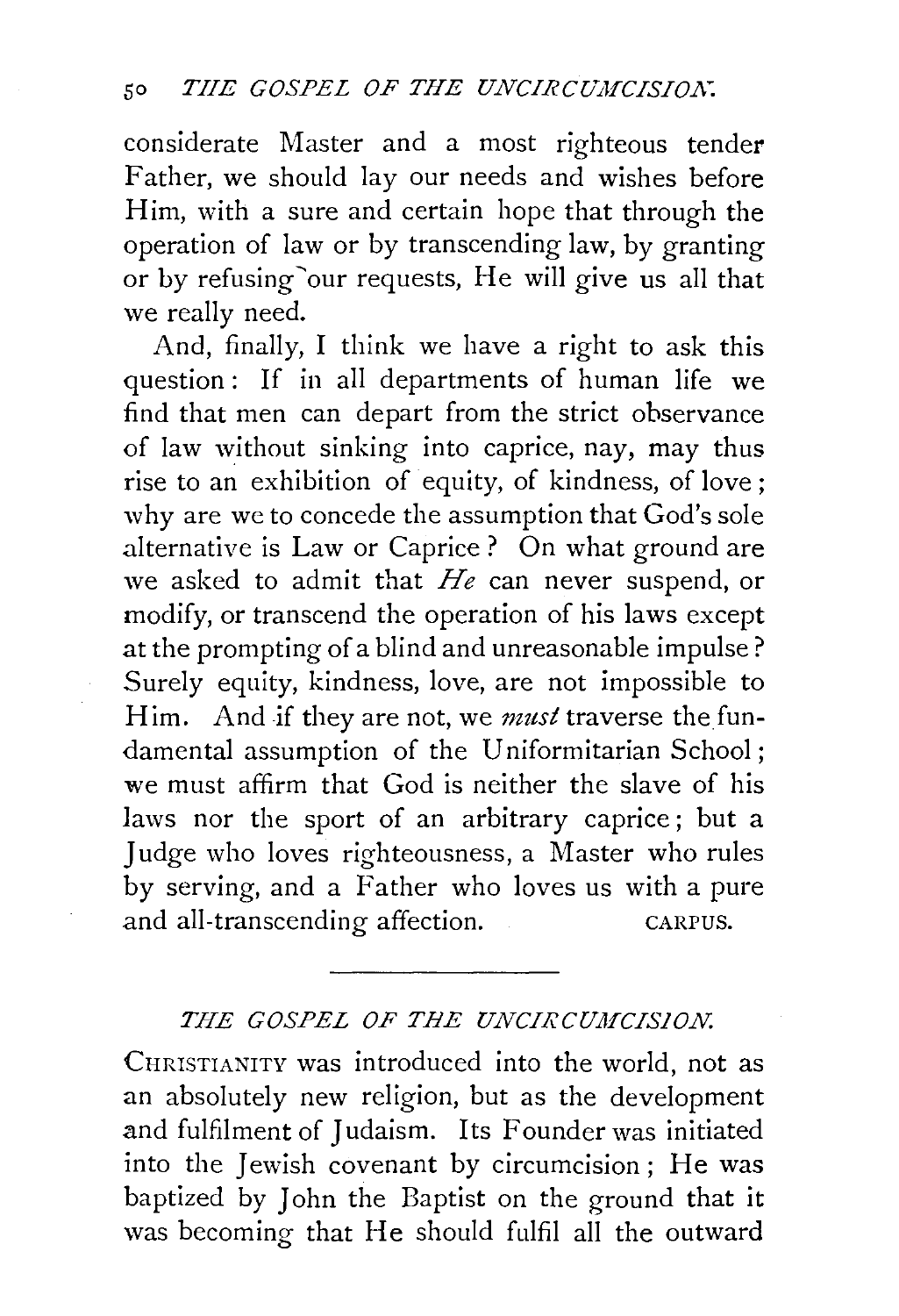'Observances pertaining to a religious life; and He kept the feasts which a pious Israelite was bound to keep. Outwardly, therefore, He appeared before his -countrymen as one of themselves; and when He began to teach He was regarded not as the author of a new religion, but as one who professed to have been anointed by the Holy Spirit for the purpose of proclaiming good news of deliverance from certain evils. And in his earliest public teaching He appears to have anticipated the objection that He was setting Himself in opposition to the established religion. " Think not that I am come to destroy the law, or the prophets : I am not come to destroy, but to fulfil." Not to destroy *(Kataluotat)*, that is, not to overthrow suddenly and violently, as the Temple was overthrown by the Romans (cf. Matt. xxiv. 2, *καταλυθήσεται*), but to fulfil (πληρώσαι), that is, to fill •up that which before was empty ; to conduct it to its full accomplishment by bringing in the higher law -on which the law and the prophets depend. But this fulfilment involved an important change in the position of the Law, for the interest which attaches to a prediction or a promise before it is fulfilled is -quite different from that which we feel about it afterwards : it is a past rather than a present interest which now belongs to it. We may retain the promissory note after the money has been paid, but if we ·do, it is in order that we may possess a record of the whole transaction, no longer as a valuable security.

And in accordance with this principle, we find that Christ in his public teaching refers but rarely to the Law, and when He does, He either speaks of it as holding an inferior position to his teaching-"It was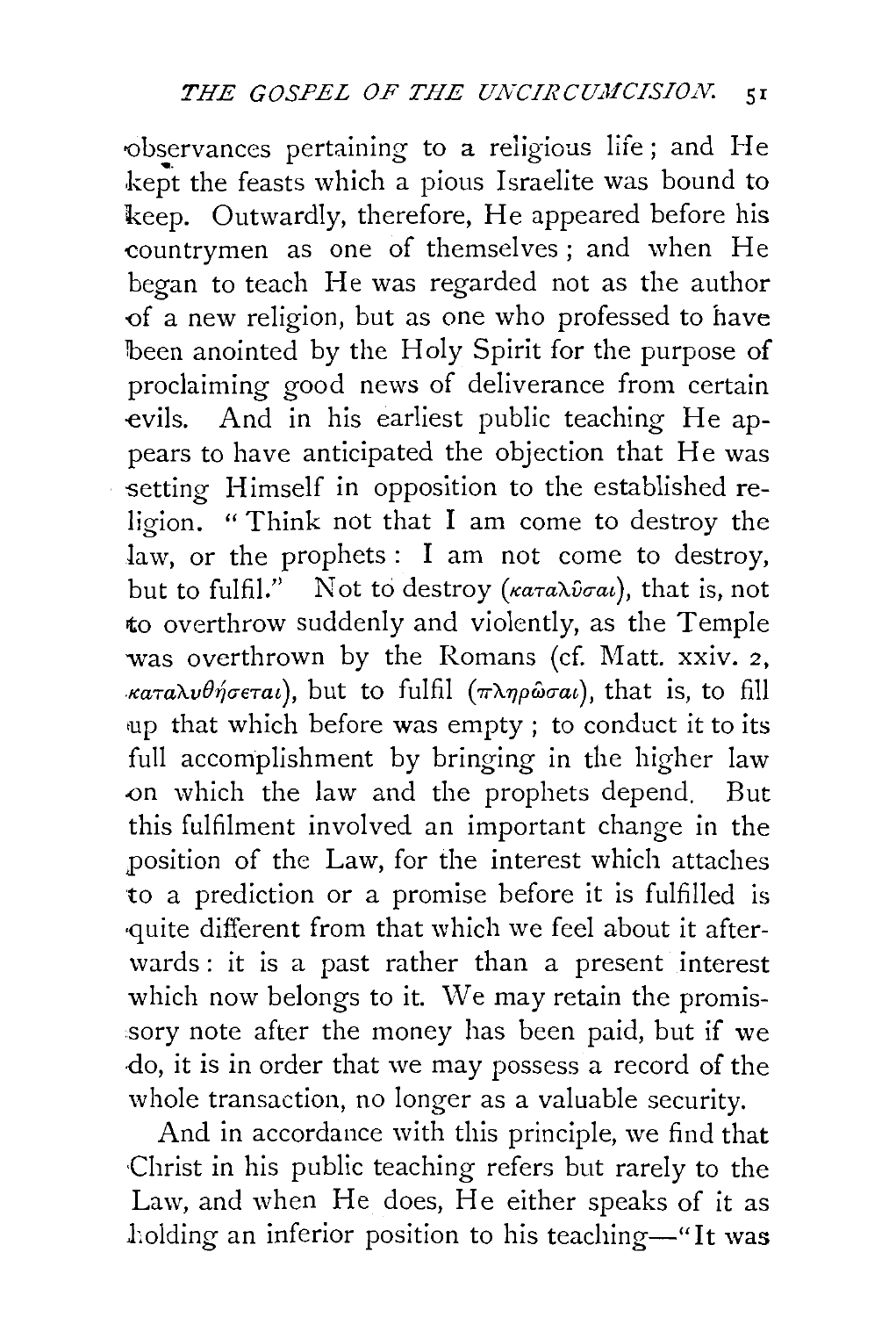said by them of old time;  $\ldots$  but I say unto you;" ... "Moses because of the hardness of your heart gave you this precept;" " In this place is one greater  $\frac{1}{2}$  than the Sabbath"-or else He selects from it an isolated precept, which He adopts as the one great commandment on which the rest depend. Indeed, there is very little in the oral teaching of Christ, so far as. it has come down to us, that would not be as intelligible to a person ignorant of the Old Testament as it was to the Jews to whom it was addressed.

Not so, however, is it with the teaching of the Apostles. Both in their spoken words as recorded in the Acts, and in their written Epistles, we find frequent, and in some cases abstruse, references to the Old Testament; minute illustrations, quotations sometimes turning on a word, and, in the Epistle to the Hebrews, elaborate parallels between the Jewish ceremonial and the Christian doctrine. Unlike the Gospels, the Epistles would be to a considerable extent unintelligible without a knowledge of the Jewish system. And from this it has resulted, quite naturally, that the Christian Church has always sought in the Old Testament for precedents for her ·observances, for illustrations of her teaching, and even for direct anticipations of her doctrine. On the Sabbath of the seventh day has been based the: observance of the first day of the week ; in the Jewish priesthood has been seen, under various forms it is true, the Christian hierarchy ; in the laying of the high priest's hands on the head of the scapegoat, while he confessed the sins of the people, has been recognized the vicarious aspect of the Atonement. How far Christian theology has.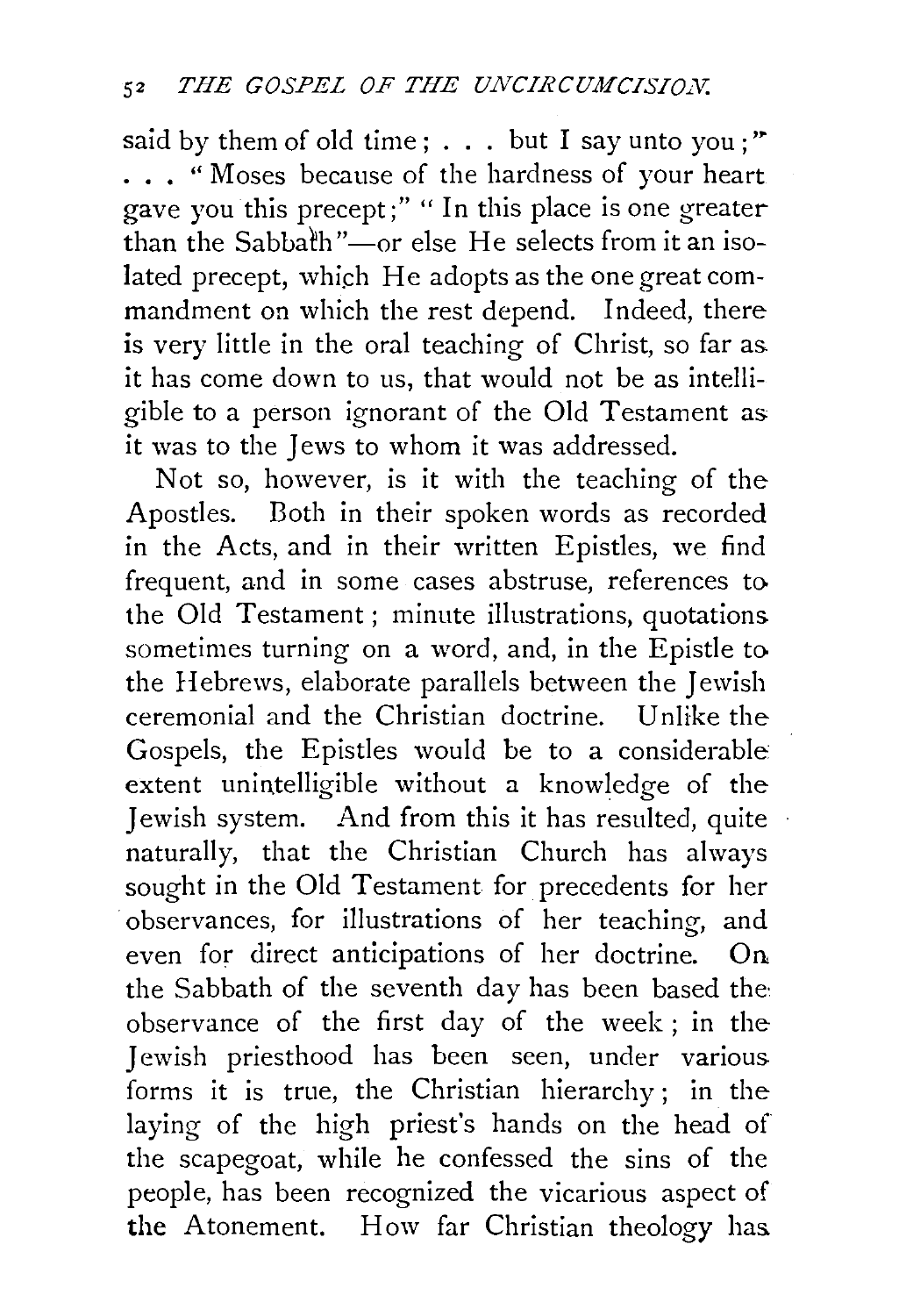been coloured by purely Jewish elements is indeed .an intricate question, and one which has as yet re- •ceived but very inadequate discussion; but it would be well if the Christian Church would attempt some solution of the question, $-a$  very practical one for English Christians in the present day,—If St. Paul should come among us now, would he enforce upon our missionary societies the necessity of instructing native converts in Hindostan, in New Zealand, and in Africa, in the history and literature and ritual of the Hebrew nation, before they could be considered more than babes in Christ ? or would he pronounce that after eighteen centuries Christianity is able to run alone, and that while there is much in Moses .and the Prophets and in the Psalms that is imperish- .able because it is human, there is much also that is separable from Christianity because it is Jewish? Are we to suppose that if St. Paul were writing to a Christian Church now he would write precisely as he did to the Churches of Rome or of Galatia; or may we construct a kind of proportion, and say, That as was the first century to the nineteenth, so would St. Paul's teaching to the Christians of the first century be to his teaching to those of the nineteenth?

It is at least worth observing that we find in the writings of the Apostles no trace of any idea that they were writing for future ages ; indeed, their whole thought of the future seems to have concentrated itself in the looking for the day of Christ. Unless, therefore, we hold that the form as well as the substance of their writings is the direct utterance of the Divine Spirit, there can be nothing in such an inquiry inconsistent with the truest reverence for Scripture.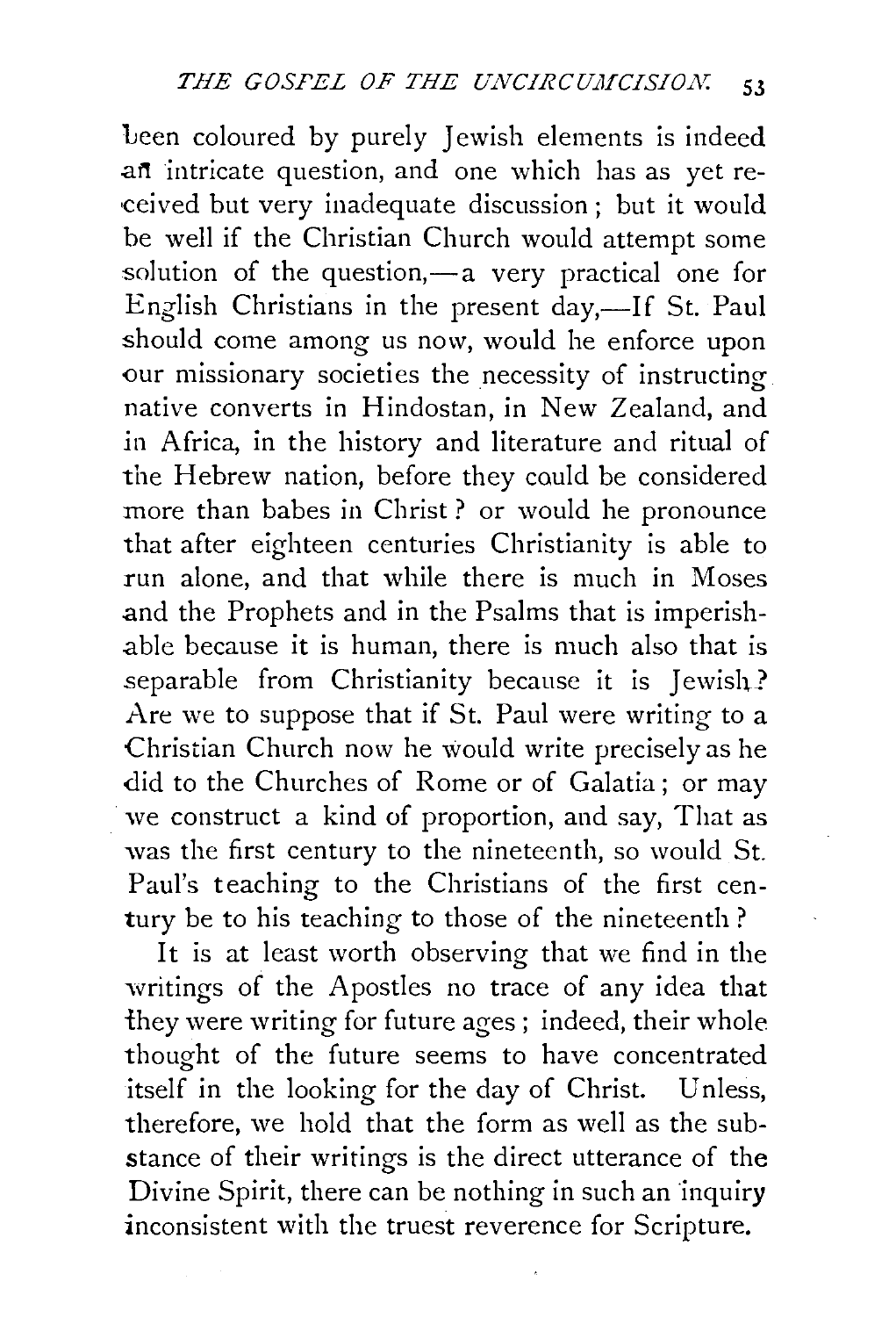There is a remarkable passage in the second chapter of the Epistle to the Galatians, which has. an impdrtant bearing on this subject. St. Paul declares that the Gospel of the Uncircumcision ( $\epsilon$ vay-*'';eA.wv* ·n}; *axpo/3uln{a,)* was committed to him, and the Gospel of the Circumcision *(εναγγέλιον της περιτομής)* to Peter. Professor Lightfoot, indeed, than whom there: can hardly be a higher authority, says that this denotes a distinction of sphere and not of type, quotingthe words of Tertullian, "Inter se distributionem officii ordinaverunt, non separationem evangelii, nee ut *aliud* alter sed ut *aliis* alter prædicarent" (They arranged between them a distribution of their work,. not a division of the gospel, nor so that they should preach different matter, but only to different classes). But the phrase,  $\pi \epsilon \pi / \sigma \tau \epsilon \nu \mu a \tau$   $\phi$   $\epsilon \nu a \gamma \gamma \epsilon \lambda \omega \nu$  (I was put in trust with the Gospel), like the one quoted by Dr. Lightfoot to illustrate it, επιστεύθησαν τα λόγια των  $\Theta$ <sub>ε</sub> $\Phi$  (To them were committed—or, literally, They were put in trust with-the oracles of God), refers, not to an office or an energy, but a subject. The  $\epsilon_{\nu\alpha\gamma}$ - $\gamma$ *é* $\lambda$ *iov* is the matter of the good news, not the act of proclaiming it, for which another word  $(\kappa \eta_{F} \nu \gamma \mu a, \text{ or }$ rather  $\kappa \acute{\eta} \rho \nu \xi \iota s$  would be more appropriate. And therefore, if St. Paul's words are to be accepted literally, the Gospel of the Circumcision is not the task of preaching to the Gentiles, but the Circumcision's Gospel, the good tidings to be preached to· them, and it is distinguished from the Uncircumcision's Gospel, or the good tidings to be preached to the Gentiles. It is therefore a question which fairly arises from his own words, Did St. Paul recognize any, and if so, what, difference between the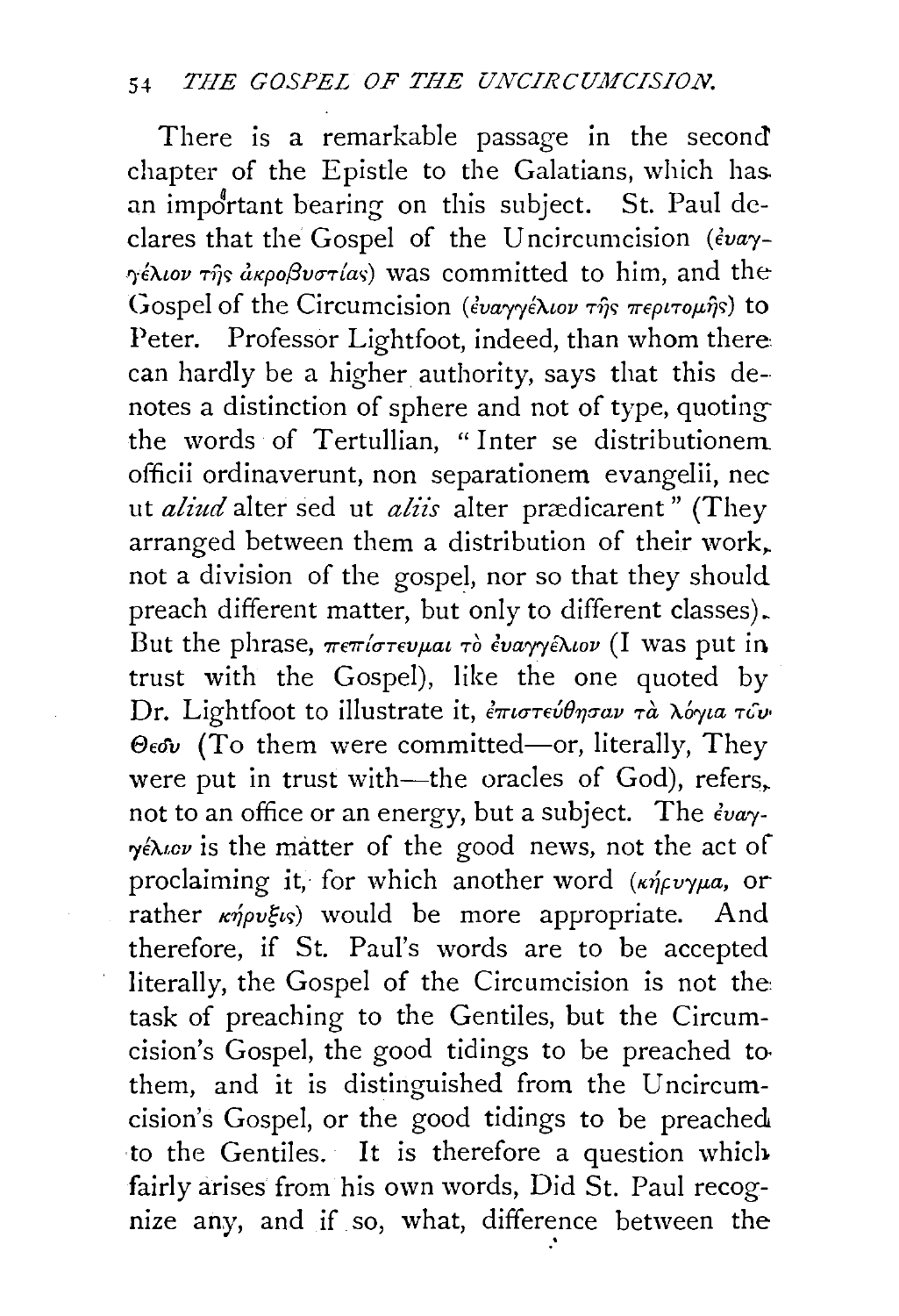subject-matter to be preached to the Jews and that to be preached to the Gentiles?

But we are met at once by the objection, Granting for a moment that this is so, still remember it is St. Paul himself that is entrusted with the Gospel of the Uncircumcision, and therefore this is the Gospel that we practically possess in his teaching. True; and it is not improbable that the teaching of the Apostles of Jerusalem differed more or less widely from that of the Apostle of the Gentiles in respect of breadth and comprehensiveness. But beyond this, may we not trace in the teaching of St. Paul himself a difference, not indeed of doctrine, but of treatment and illustration, according as he is addressing Jews or Gentiles? Take, on the one hand, his address to the Jews in the synagogue at Antioch, and, on the other, those to the simple pagans of Lystra and the philosophic idolaters of Athens. In the first, he bases himself, as Stephen had done, on the past history of the nation. He speaks of the exodus, of the wandering in the wilderness, of Saul and of David. The good tidings that he proclaims is that God had fulfilled the promise made to the fathers of Israel. He quotes the Psalms and refers to the prophets. To the Lystrans he speaks of the living God, who made heaven and earth and the sea; he speaks of the rain and the seasons, the outward nature with which they were familiar; and if it is too much to say, with M. Renan, "L'effort des apôtres, quand ils prêchaient à des populations de ce genre, était moins de prêcher Jésus que de prêcher Dieu," we may at least say that their object was rather to preach Jesus the Saviour of all men, than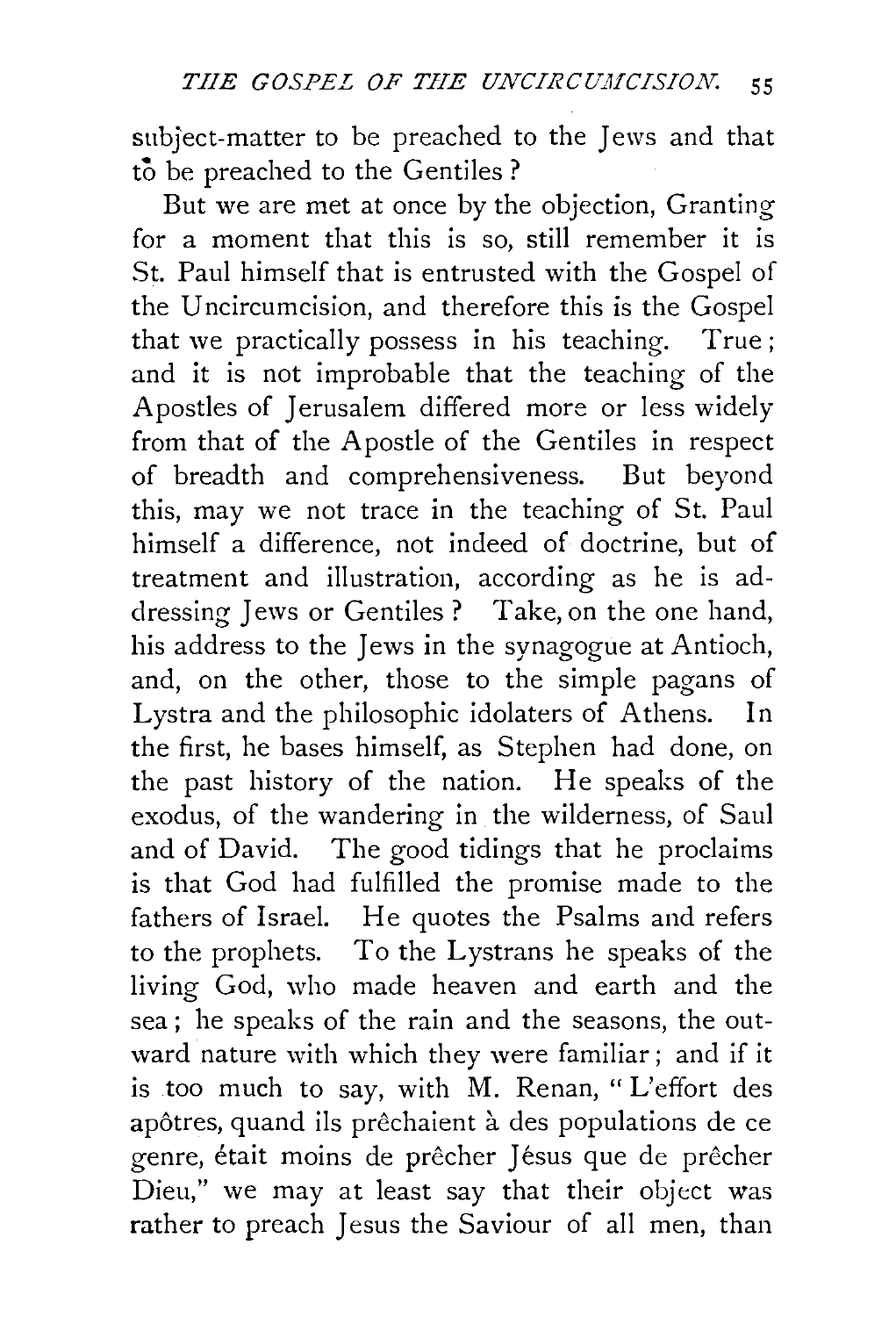Christ the Messiah of the Jews. To the Athenians he declares that the unknown God, whom already they ignorantly worshipped, was indeed the God who had made the world and all things therein, and in whom they themselves lived and moved and had their being. He quotes not the Hebrew prophets, but their own poet Aratus, and he tells them how God had made all nations of men from one blood. But to neither the one audience nor the other does he say anything of the Jewish law, or speak of Christianity as in any way dependent on Judaism, or of the Gentiles as having to link themselves on to the past of Judaism before they can become really Christians. And in his Epistles we see the same distinction. Setting aside for a moment the Epistle to the Hebrews, as being almost certainly not St. Paul's, and the Epistles to Timothy, Titus, and Philemon, as addressed to individuals and therefore not bearing on the question, we may almost gauge the relative proportions of the Jewish and Gentile elements in the several Churches by the amount of reference in the Epistles addressed to them to the Jewish law and ritual. In every Church, indeed, the two elements must have coexisted; but in the Epistles to Thessalonica and Corinth there is almost nothing of argument or illustration based upon Jewish history or ritual, while in those to the Romans and Galatians we seem to recognize in the elaborate argument to prove that Abraham was justified by faith, and in the remarkable passage in which Hagar and Sarah are made types of the old and new Covenants, an indication that the Apostle had in his mind Jewish converts, to whom the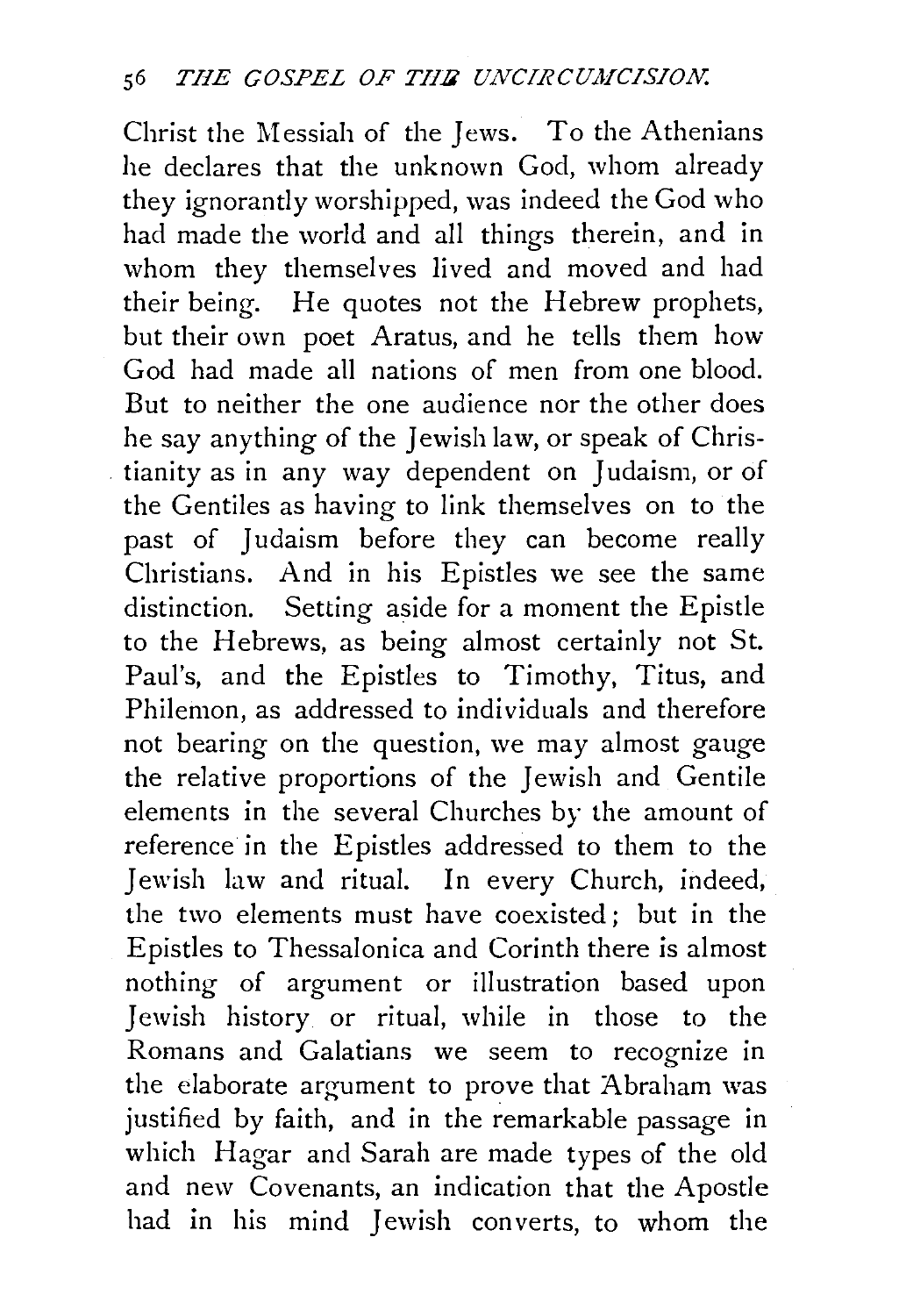familiar ideas of the Hebrew Scriptures would at once appeal, like the sound of some well-known tune. Still more do we find this in the Epistle to the Hebrews. Whoever may have been its author-and the profoundest critics of the present day gravitate more and more towards Luther's happy conjecture that it was written by Apollos--its title, "To the Hebrews," is incontrovertible. And further, it is generally agreed that the Epistle was addressed, not to the Hebrew Christians at large-the numerous special references, as Chapter vi. Verses 10-12, and Chapter xiii. Verses 19, 23, 24, make this view untenable-but to the Hebrew element in a particular Christian community, whether in Asia Minor, Rome, Jerusalem, or Alexandria. Indeed, the main argument of the dogmatic portion of the Epistle, that Christ has received a higher priesthood than that of Aaron, is one which would not need to be enforced upon Gentile Christians. \Vhen the writer, in the latter part of the Epistle, quits this subject and turns to the subject of faith, summoning as witnesses to the power of this great principle the heroes of the old Covenant, then indeed he makes us feel at once that the Christian Church without the Jewish would be imperfect; and that just as America claims an equal share with ourselves in the glories of old England, so we Christians claim our part in Abraham, Isaac, and Jacob, in Moses, in Gideon, and Barak, and Samson, and Jephthah, in David also, and Samuel, and the prophets. But just as an American citizen, unless he is studying constitutional history, may be pardoned if he takes but little interest in the origin and history of the English borough franchise, although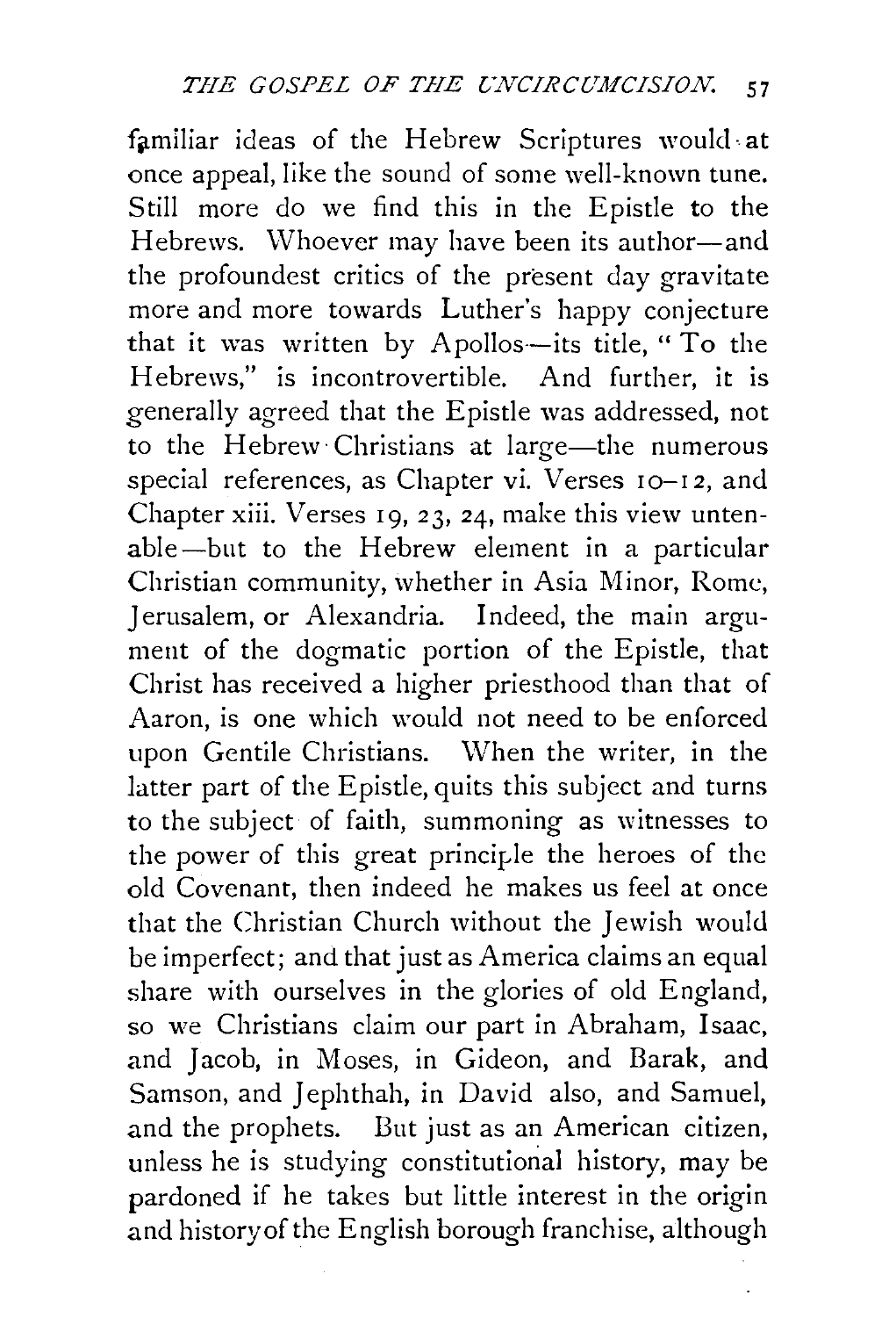that very franchise may have preserved in dark days the spirit of liberty which was the seed of the great Republic of the West, so a modern Christian, who seeks in his Bible instruction in righteousness rather than in theology, will find that he instinctively passes somewhat lightly over the earlier Chapters of this Epistle, to dwell with delight upon the last five. Indeed, let preachers and theologians say what they will, there is in the spiritual life of every simple Christian an unconscious process of natural selection, by which he assimilates to himself those portions of Scripture which he finds nourish him, and passes by those which do not speak so directly to his heart.

The cry for "Christianity without Judaism" is no doubt apt to be a fallacious and a dangerous one. It is not an uncommon artifice to class together among inherited Jewish superstitions many truths or aspects of truth which, rightly viewed, would be found full of precious spiritual import. But on the other hand it is no uncommon thing to meet with systems of Christian doctrine in which the pure ore of gospel truth seems to have been melted down and cast in a Jewish mould ; in which, if the substance is Christian, the form and colour are of the old Covenant. Take, for example, the great critical instance of the Atonement. That the good Shepherd layeth down his life on behalf of the sheep-that Christ died on behalf of our sins according to the Old Testament Scripture---that the blood of Jesus Christ cleanseth us from all sin-this is what no Christian soul could do without; it is the very life of the soul. Bilt theologians have not been content to feed upon this truth : they must analyze it, define it, discover pre-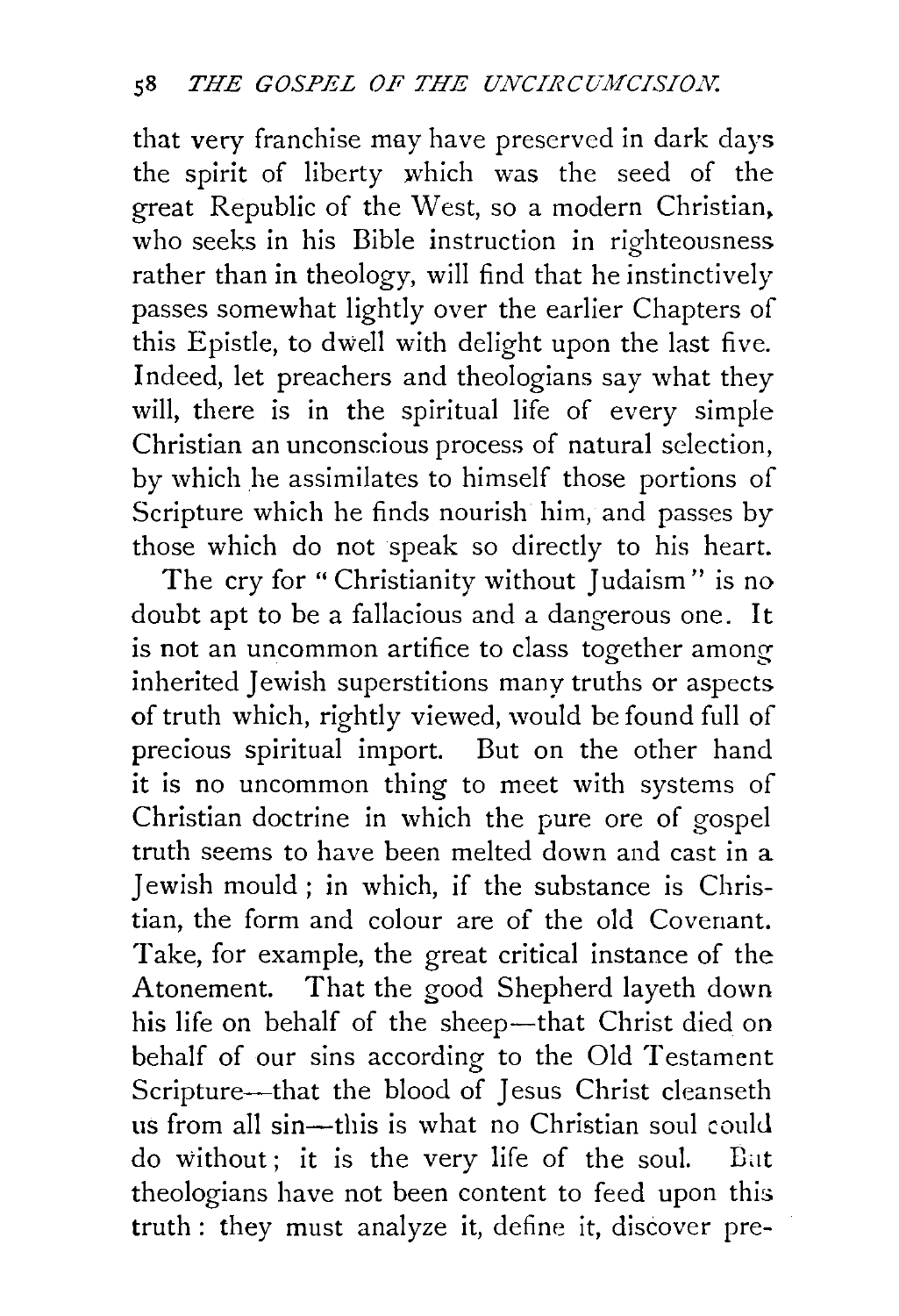gisely what it is in the Atonement that affects our relation to God. And this they have done for the most part by hardening into literal prosaic fact the figures, the shadows, the allusions which they found in the writings of the old Covenant and in the ritual of the Jewish Church. That the ordinances, the sacrifices, the types of the old dispensation, were intended to bring the Jews to Christ-to educate them up to Him-is most true : they were a shadow of things to come. But when the substance is present, we do not turn to the shadow in order to get a clear idea of its outline. We correct the shadow by the substance, not the substance by the shadow. And, therefore, while in writing to Hebrews it was natura] to adduce the fact that under the Law there was no remission of ceremonial guilt without shedding of blood in illustration of the infinitely nobler and more spiritual sacrifice which began in the Incarnation and found its highest expression in the death of Christ, to found upon this text the inference that God required blood-shedding as an antecedent condition of the remission of sins, is surely to invert the relative positions of the old and new Covenants, and to take Moses as the interpreter of Christ, instead of Christ as the fulfilment of Moses.

Is it, then, the office of the Christian expositor to eliminate from the Mosaic system certain inferior and carnal constituents, unworthy of the more spiritual revelation which we possess in Christianity? Far from it. Christ came not to destroy, but to fulfil; not to evacuate the old Covenant, but to spiritualize it, to lift it to a higher level, to bring out of the letter that killeth the spirit that giveth life. "The Old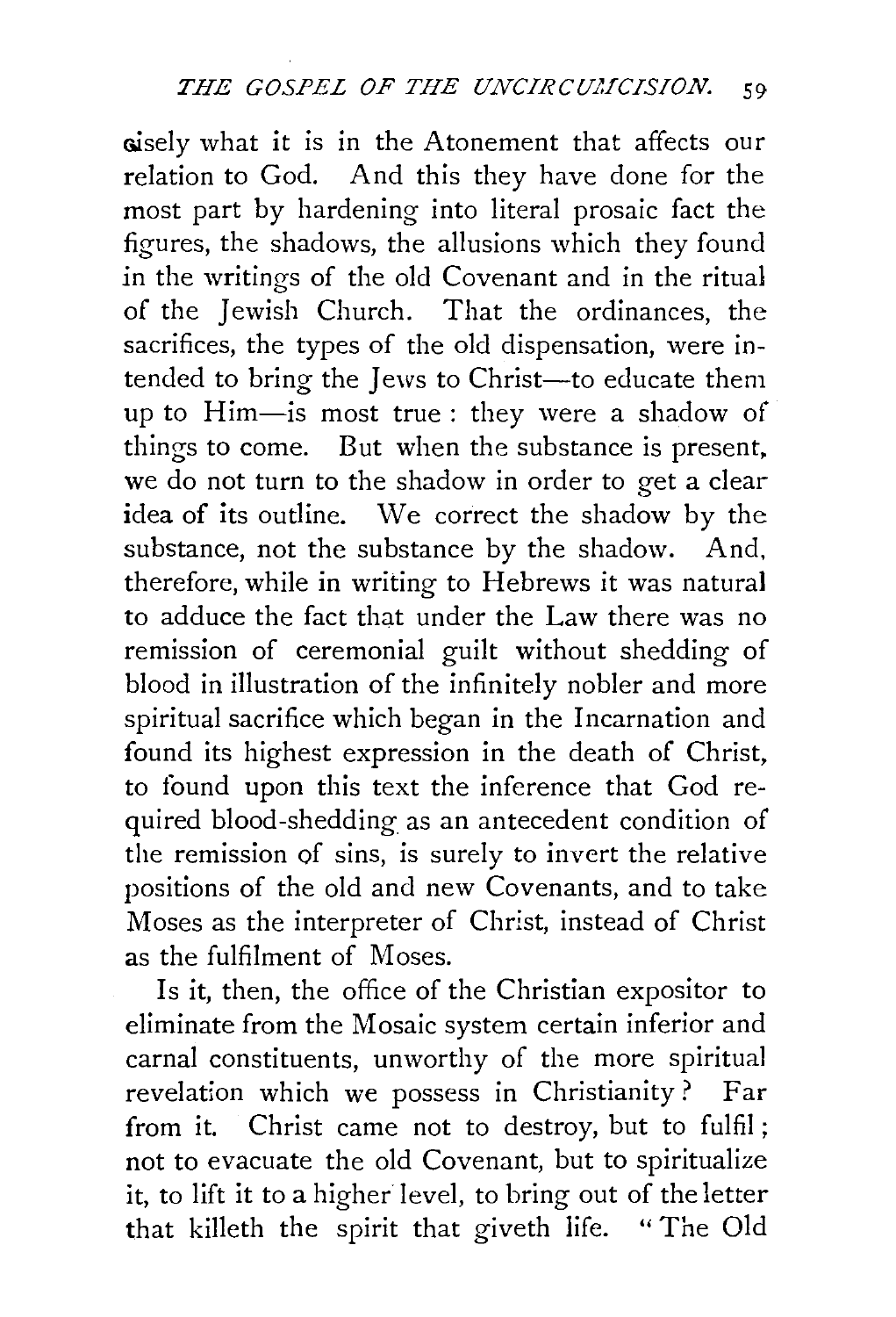Testament is not contrary to the New," but it is in ferior and subordinate to it. There are, indeed, phases of spiritual life, both in Churches and in individuals, in which what may be called Jewish aspects of religious truths assume a disproportionate importance. There are minds, and there have been periods in the Church's history, in which what may be called the propitiatory aspect of the Atonement has wellnigh eclipsed all others ; there are expositors of Christian doctrine, especially in the coarser forms of revivalism, in which this tremendous mystery is set forth as a *quid pro quo,* a bare compensation. And this produces a reaction, and a denial of any propitiatory element in it. But it is truer to say that it contains this and much more ; that we can never exhaust its import; that the Atonement, like the love of Christ of which it is the expression, passeth knowledge; that whatever view of the Atonement meets a . need of the human soul is a true view, but that it is hardly given to any one Christian soul to embrace its entire import ; that we must endeavour to comprehend with *all* saints-with the saints of the old and of the new Covenant; with the saints of Calvinism and of Arminianism ; with the saints of Catholicism and of Protestantism-what is the length and breadth and depth and height ; and that only so may we hope to be filled with all the fulness of God.

And so we come round at last to the higher truth, that the Gospel of the Circumcision and the Gospel of the Uncircumcision are not after all two, but one; that they are two, indeed, so long as we insist upon making them two-two to the Jewish Christian who